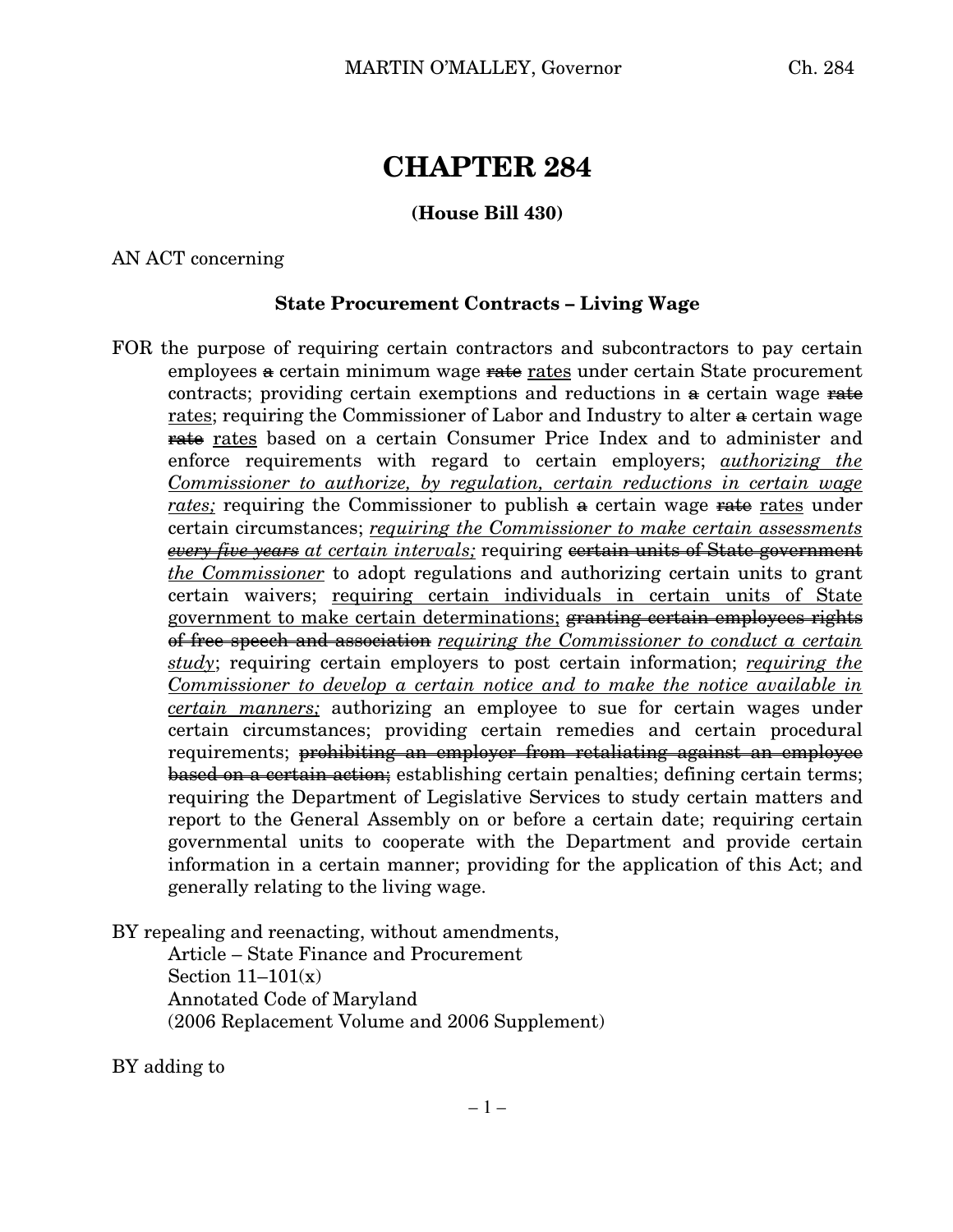Article – State Finance and Procurement Section  $\frac{12-101(e)}{e}$  and  $18-101$  through  $\frac{18-110}{e}$   $\frac{18-109}{e}$ , inclusive, to be under the new title "Title 18. Living Wage" Annotated Code of Maryland (2006 Replacement Volume and 2006 Supplement)

SECTION 1. BE IT ENACTED BY THE GENERAL ASSEMBLY OF MARYLAND, That the Laws of Maryland read as follows:

# **Article – State Finance and Procurement**

11–101.

 $(x)$  (1) "Unit" means an officer or other entity that is in the Executive Branch of the State government and is authorized by law to enter into a procurement contract.

- (2) "Unit" does not include:
	- (i) a bistate, multistate, bicounty, or multicounty governmental

agency; or

(ii) a special tax district, sanitary district, drainage district, soil conservation district, water supply district, or other political subdivision of the State.

#### 12–101.

**(C) AFTER CONSULTATION WITH THE COMMISSIONER OF LABOR AND INDUSTRY, THE BOARD SHALL ADOPT REGULATIONS GOVERNING THE APPLICATION OF TITLE 18 OF THIS ARTICLE TO CONTRACTORS AND SUBCONTRACTORS SUBJECT TO THE PROVISIONS OF TITLE 18 OF THIS ARTICLE.**

## **TITLE 18. LIVING WAGE.**

**18–101.**

**(A) IN THIS TITLE THE FOLLOWING WORDS HAVE THE MEANINGS INDICATED.**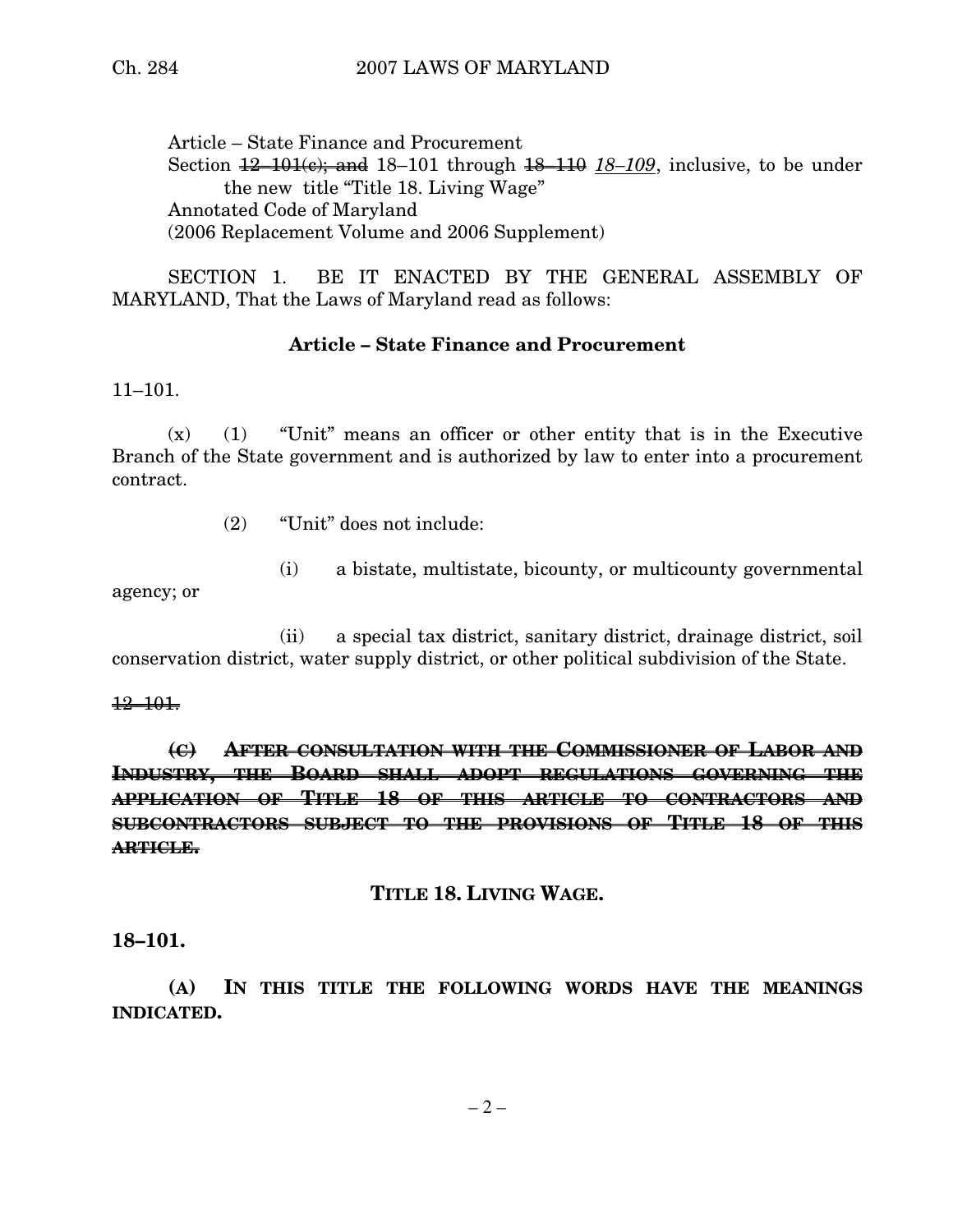**(B) "COMMISSIONER" MEANS THE COMMISSIONER OF LABOR AND INDUSTRY.**

**(C)** *(1)* **"EMPLOYER" MEANS A CONTRACTOR OR SUBCONTRACTOR THAT HAS A STATE CONTRACT FOR SERVICES VALUED AT \$100,000 OR MORE.**

*(2) "EMPLOYER" DOES NOT INCLUDE A CONTRACTOR OR SUBCONTRACTOR THAT:*

*(I) EMPLOYS 10 OR FEWER EMPLOYEES; AND*

*(II) HAS A STATE CONTRACT FOR SERVICES VALUED AT LESS THAN \$500,000.*

**(D) "LIVING WAGE" MEANS AN HOURLY WAGE SET AS PROVIDED UNDER § 18–103 OF THIS TITLE.**

**(E) "TIER 1 AREA" INCLUDES MONTGOMERY COUNTY, PRINCE GEORGE'S COUNTY, HOWARD COUNTY, ANNE ARUNDEL COUNTY, BALTIMORE COUNTY, AND BALTIMORE CITY.**

**(F) "TIER 2 AREA" INCLUDES ANY COUNTY IN THE STATE NOT INCLUDED IN THE TIER 1 AREA.**

## **18–102.**

**(A) (1) THIS TITLE APPLIES TO AN EMPLOYEE OF AN EMPLOYER FOR THE DURATION OF A CONTRACT SUBJECT TO THIS TITLE IF AT LEAST ONE–HALF OF THE EMPLOYEE'S TIME DURING ANY WORK WEEK RELATES TO A STATE CONTRACT FOR SERVICES OR A SUBCONTRACT FOR SERVICES UNDER A STATE CONTRACT.**

**(2) THIS TITLE DOES NOT APPLY TO AN EMPLOYEE OF AN EMPLOYER IF THE EMPLOYEE:**

**(I) IS 17 YEARS OF AGE OR YOUNGER FOR THE DURATION OF A CONTRACT SUBJECT TO THIS TITLE; OR**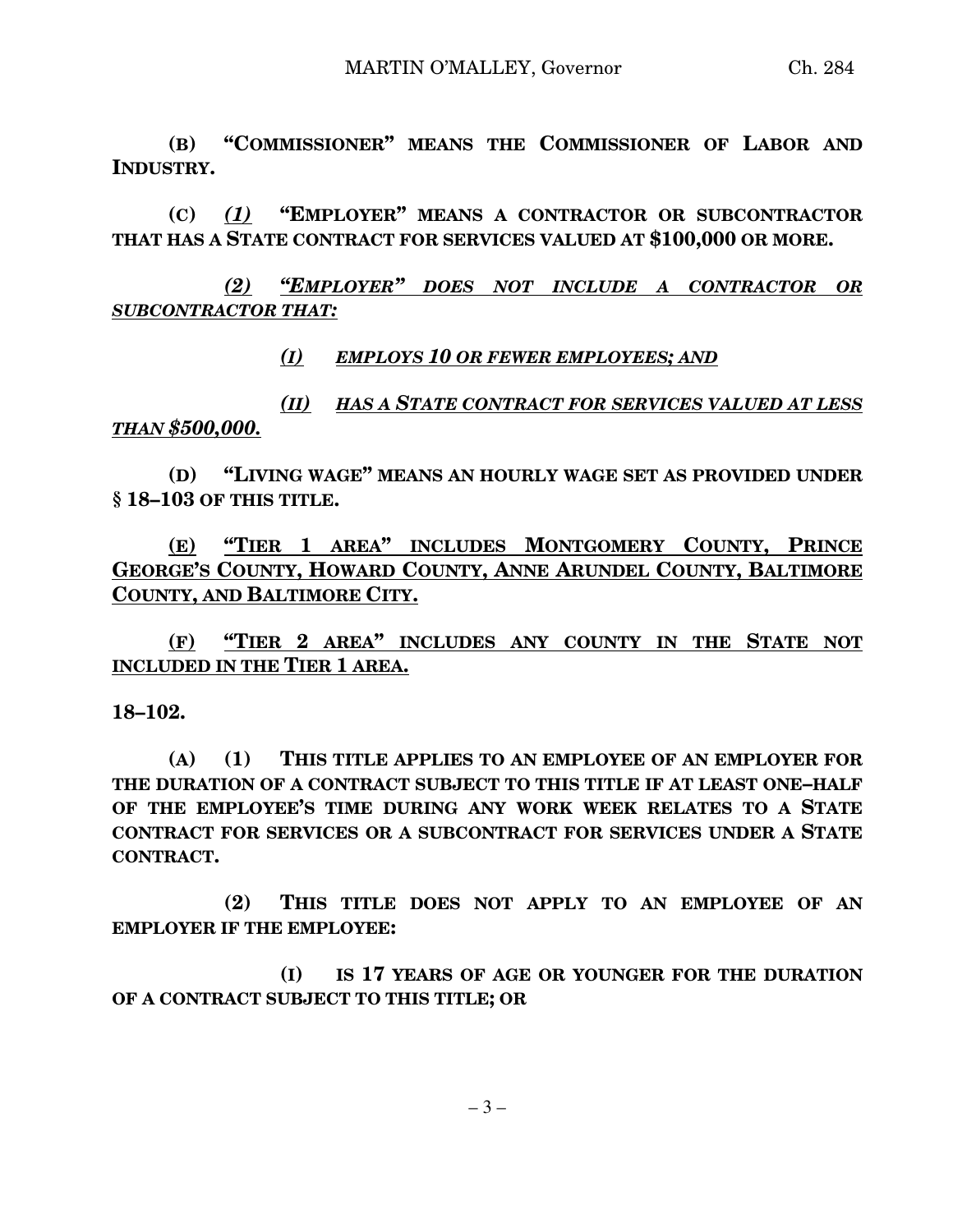**(II) WORKS LESS THAN 13 CONSECUTIVE WEEKS FOR THE DURATION OF A CONTRACT SUBJECT TO THIS TITLE AND DURING THAT PERIOD WORKS FULL TIME.**

**(B) THIS TITLE DOES NOT APPLY TO A CONTRACT:**

**(1) FOR SERVICES NEEDED IMMEDIATELY TO PREVENT OR RESPOND TO AN IMMINENT THREAT TO PUBLIC HEALTH OR SAFETY;**

- **(2) WITH A PUBLIC SERVICE COMPANY;**
- **(3) WITH A NONPROFIT ORGANIZATION;**
- **(4) BETWEEN UNITS; OR**
- **(5) BETWEEN A UNIT AND A COUNTY OR BALTIMORE CITY.**

**(C) IF THE UNIT RESPONSIBLE FOR A STATE CONTRACT DETERMINES THAT APPLICATION OF THIS TITLE WOULD CONFLICT WITH ANY APPLICABLE FEDERAL PROGRAM REQUIREMENT, THIS TITLE DOES NOT APPLY TO THE CONTRACT OR PROGRAM.**

**(D) THE HEAD OF THE UNIT RESPONSIBLE FOR A STATE CONTRACT SUBJECT TO THIS TITLE SHALL DETERMINE IF CONTRACT SERVICES VALUED AT 50% OR MORE OF THE TOTAL VALUE OF THE CONTRACT WILL BE PERFORMED IN THE TIER 1 AREA OR THE TIER 2 AREA AND SHALL PROVIDE THAT DETERMINATION ON THE INVITATION FOR A BID.**

**18–103.**

**(A) EXCEPT AS PROVIDED IN SUBSECTION (D)** *(C)* **OF THIS SECTION, AN EMPLOYER SUBJECT TO THIS TITLE SHALL PAY EACH EMPLOYEE COVERED UNDER THIS TITLE AT LEAST \$11.95 PER HOUR:**

**(1) AT LEAST \$11.30 PER HOUR, IF STATE CONTRACT SERVICES VALUED AT 50% OR MORE OF THE TOTAL VALUE OF THE CONTRACT ARE PERFORMED IN THE TIER 1 AREA; OR**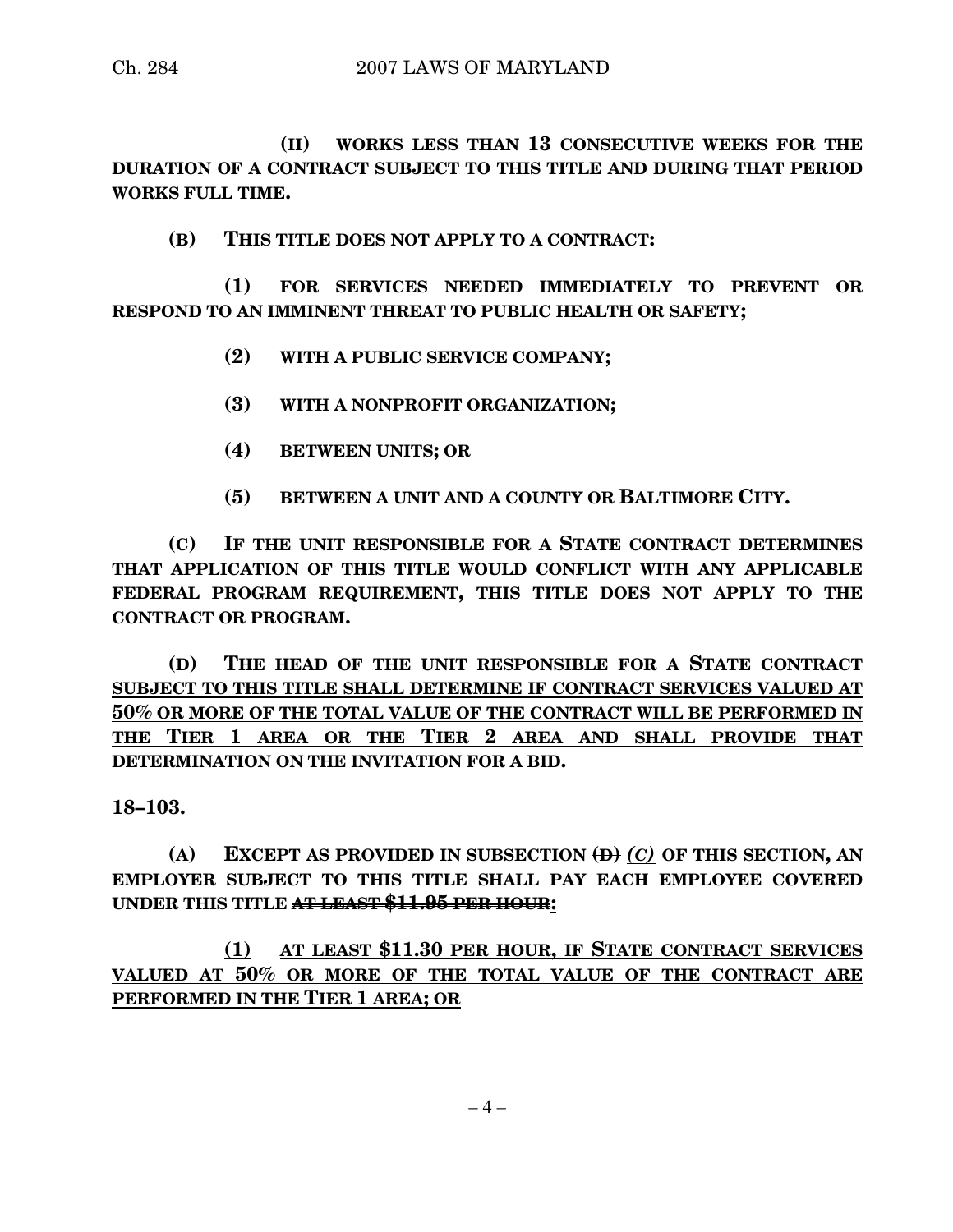**(2) AT LEAST \$8.50 PER HOUR, IF STATE CONTRACT SERVICES VALUED AT 50% OR MORE OF THE TOTAL VALUE OF THE CONTRACT ARE PERFORMED IN THE TIER 2 AREA.**

**(B) (1) NOT LATER THAN 90 DAYS AFTER THE START OF EACH FISCAL YEAR, THE COMMISSIONER SHALL ADJUST THE WAGE RATE RATES REQUIRED UNDER SUBSECTION (A) OF THIS SECTION BY THE ANNUAL AVERAGE INCREASE** *OR DECREASE***, IF ANY, IN THE CONSUMER PRICE INDEX FOR ALL URBAN CONSUMERS FOR THE WASHINGTON–BALTIMORE METROPOLITAN AREA, OR ANY SUCCESSOR INDEX, FOR THE PREVIOUS CALENDAR YEAR.**

**(2) IF THE COMMISSIONER ADJUSTS THE WAGE RATE RATES IN ACCORDANCE WITH PARAGRAPH (1) OF THIS SUBSECTION, THE COMMISSIONER SHALL PUBLISH THE NEW WAGE RATE RATES ON THE DIVISION OF LABOR AND INDUSTRY'S WEBSITE.**

**(3) ON REQUEST BY ANY PERSON, THE COMMISSIONER SHALL GIVE THE PERSON A PRINTED COPY OF THE NEW WAGE RATE RATES.**

**(C) IF A CONTRACT IS SUBJECT TO PREVAILING WAGE REQUIREMENTS UNDER TITLE 17, SUBTITLE 2 OF THIS ARTICLE, AN EMPLOYER SHALL PAY AN EMPLOYEE THE HIGHER WAGE RATE OF THE WAGE RATES REQUIRED UNDER THIS TITLE OR TITLE 17, SUBTITLE 2 OF THIS ARTICLE.**

**(D)** *(C)* **IF AN EMPLOYER COMMITS IN ITS BID OR PROPOSAL TO PROVIDE HEALTH INSURANCE TO AN EMPLOYEE, EITHER DIRECTLY OR THROUGH AN EMPLOYEE REPRESENTATIVE, THE EMPLOYER MAY:**

**(1) CERTIFY IN ITS BID OR PROPOSAL THE HOURLY COST OF THE EMPLOYER'S SHARE OF THE PREMIUM FOR THAT INSURANCE FOR EACH EMPLOYEE; AND**

**(2) REDUCE THE WAGE PAID UNDER SUBSECTION (A) OF THIS SECTION TO ANY EMPLOYEE COVERED BY THE INSURANCE BY ALL OR PART OF THE HOURLY COST OF THE EMPLOYER'S SHARE OF THE PREMIUM FOR EACH EMPLOYEE.**

*(D) THE COMMISSIONER MAY AUTHORIZE, BY REGULATION, AN EMPLOYER TO REDUCE THE WAGE RATES PAID UNDER SUBSECTION (A) OF THIS SECTION BY NO MORE THAN 50 CENTS OF THE HOURLY COST OF THE*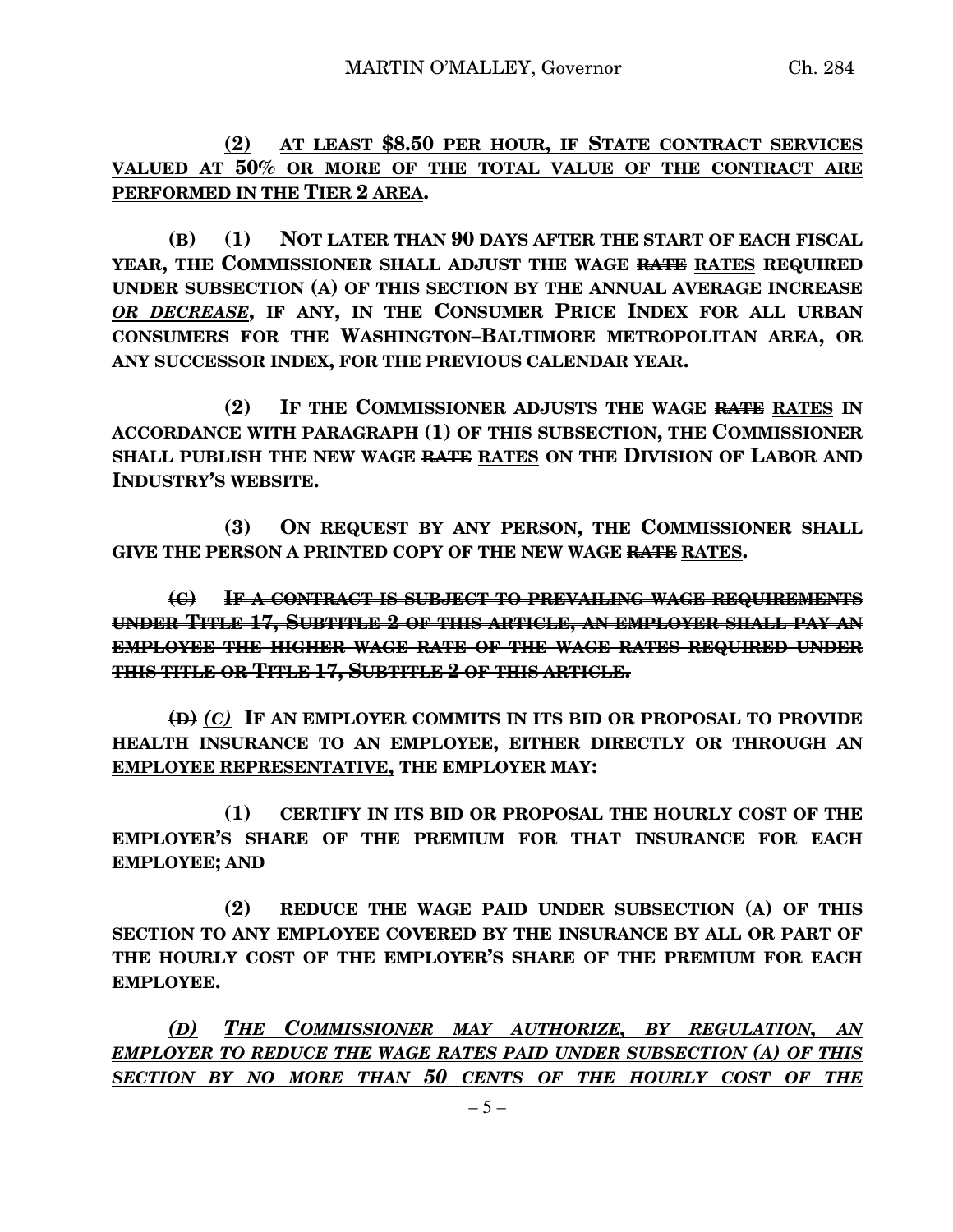# *EMPLOYER'S CONTRIBUTION TO AN EMPLOYEE'S DEFERRED COMPENSATION PLAN.*

**18–104.**

**(A) THE COMMISSIONER SHALL ADOPT REGULATIONS GOVERNING EMPLOYERS SUBJECT TO THIS TITLE.**

**(B) THE COMMISSIONER MAY REQUIRE THAT AN EMPLOYER KEEP RECORDS AND SUBMIT REPORTS TO THE COMMISSIONER THAT THE COMMISSIONER DETERMINES NECESSARY FOR THE EFFECTIVE ADMINISTRATION AND ENFORCEMENT OF THIS TITLE.**

*(C) THE COMMISSIONER EVERY 5 3 YEARS SHALL ASSESS THE APPROPRIATENESS OF:*

*(1) THE MEASURES USED TO ADJUST THE WAGE RATES UNDER § 18–103(B) OF THIS SUBTITLE TO ENSURE THAT THE MEASURES ACCURATELY REFLECT THE WAGE RATES OF EMPLOYEES IN THE TIER 1 AREA AND TIER 2 AREA OF THE STATE; AND*

*(2) THE PLACEMENT OF COUNTIES IN THE TIER 1 AREA AND TIER 2 AREA.*

**18–105.**

**(A) AN EMPLOYEE COVERED UNDER THIS TITLE HAS A RIGHT OF FREE SPEECH AND ASSOCIATION.**

**(B) AN AGREEMENT BY AN EMPLOYEE TO COMMUTE, RELEASE, OR WAIVE THE EMPLOYEE'S RIGHTS UNDER THIS TITLE IS VOID.**

**18–106.**

**(A) DURING ANY PERIOD IN WHICH AN EMPLOYEE OF THE EMPLOYER IS ENTITLED TO A WAGE RATE UNDER THIS TITLE, EACH EMPLOYER SUBJECT TO THIS TITLE SHALL POST IN A PROMINENT AND EASILY ACCESSIBLE PLACE AT THE WORK SITE OF AN EMPLOYEE DESCRIBED IN § 18–102(A) OF THIS TITLE A NOTICE OF:**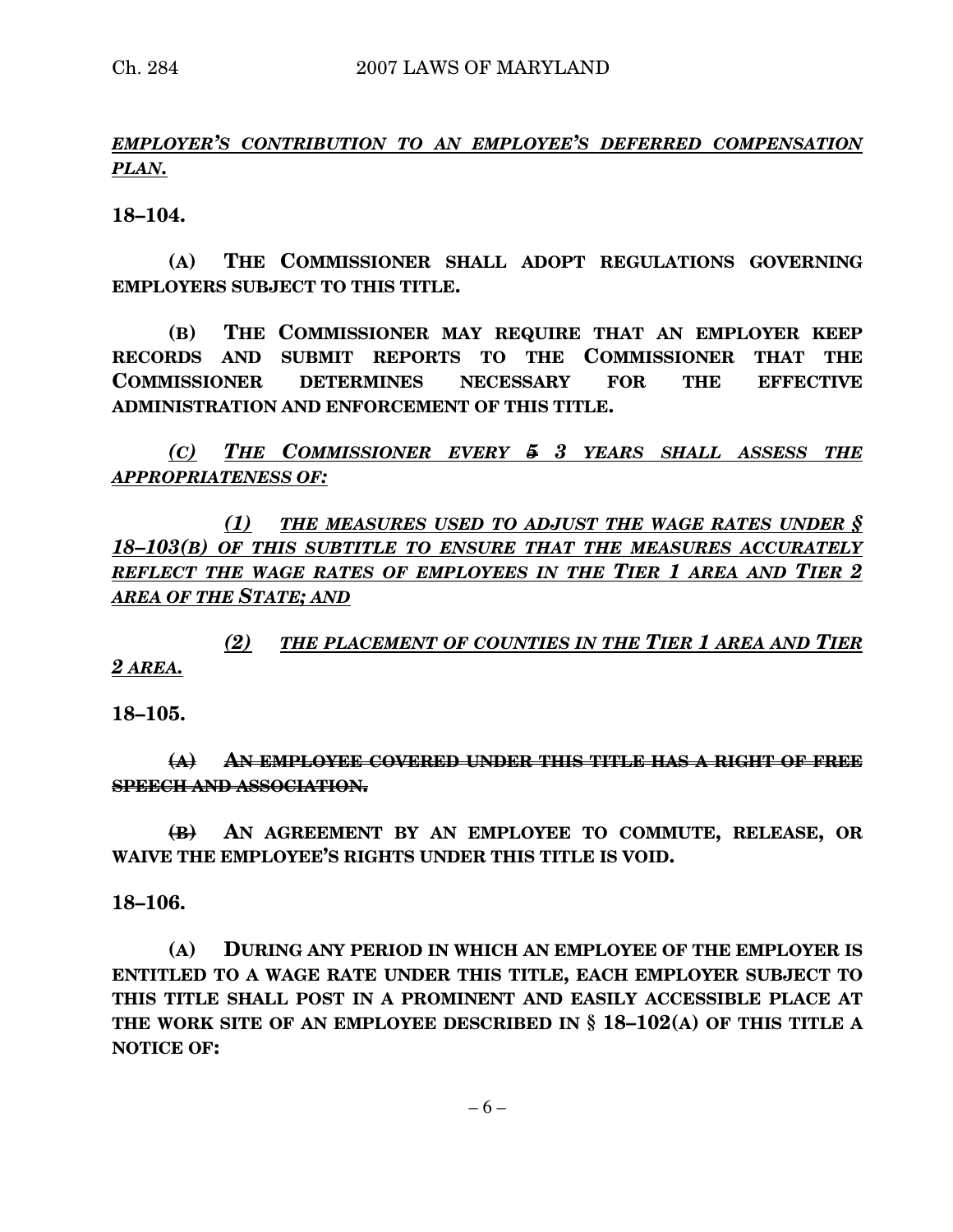## **(1) THE LIVING WAGE RATE;**

#### **(2) EMPLOYEE RIGHTS UNDER THIS TITLE; AND**

**(3) THE NAME, ADDRESS, AND TELEPHONE NUMBER OF THE COMMISSIONER.**

**(B) THE NOTICE UNDER THIS SECTION SHALL BE POSTED IN ENGLISH, SPANISH, AND ANY OTHER LANGUAGE COMMONLY USED BY EMPLOYEES AT THE WORK SITE OF AN EMPLOYEE DESCRIBED IN § 18–102(A) OF THIS TITLE***:*

*(1) DEVELOPED BY THE COMMISSIONER IN ENGLISH, SPANISH, AND ANY OTHER LANGUAGE COMMONLY USED BY EMPLOYEES AT A WORK SITE; AND*

*(2) (I) ON REQUEST OF AN EMPLOYER, PROVIDED WITHOUT CHARGE TO THE EMPLOYER; OR*

*(II) MADE AVAILABLE FOR DOWNLOAD ON THE INTERNET WITHOUT CHARGE***.**

**(C) SUBJECT TO § 10–1001 OF THE STATE GOVERNMENT ARTICLE, THE COMMISSIONER MAY IMPOSE ON A PERSON THAT VIOLATES THIS SECTION A CIVIL PENALTY NOT EXCEEDING \$50 PER VIOLATION.**

**18–107.**

**(A) WITHIN 30 DAYS AFTER A COMPLAINT IS FILED, THE COMMISSIONER SHALL INVESTIGATE THE COMPLAINT IN ACCORDANCE WITH THIS TITLE.**

**(B) A WRITTEN OR ORAL COMPLAINT OR STATEMENT MADE BY AN EMPLOYEE UNDER THIS TITLE IS CONFIDENTIAL AND MAY NOT BE DISCLOSED TO THE EMPLOYER WITHOUT THE CONSENT OF THE EMPLOYEE.**

**(C) AN EMPLOYER SUBJECT TO THIS TITLE SHALL ALLOW THE COMMISSIONER OR THE COMMISSIONER'S DESIGNEE ACCESS TO A WORK SITE AND PAYROLL RECORDS, AND ALLOW AN OPPORTUNITY TO INTERVIEW EMPLOYEES FOR PURPOSES OF ENFORCING THIS TITLE.**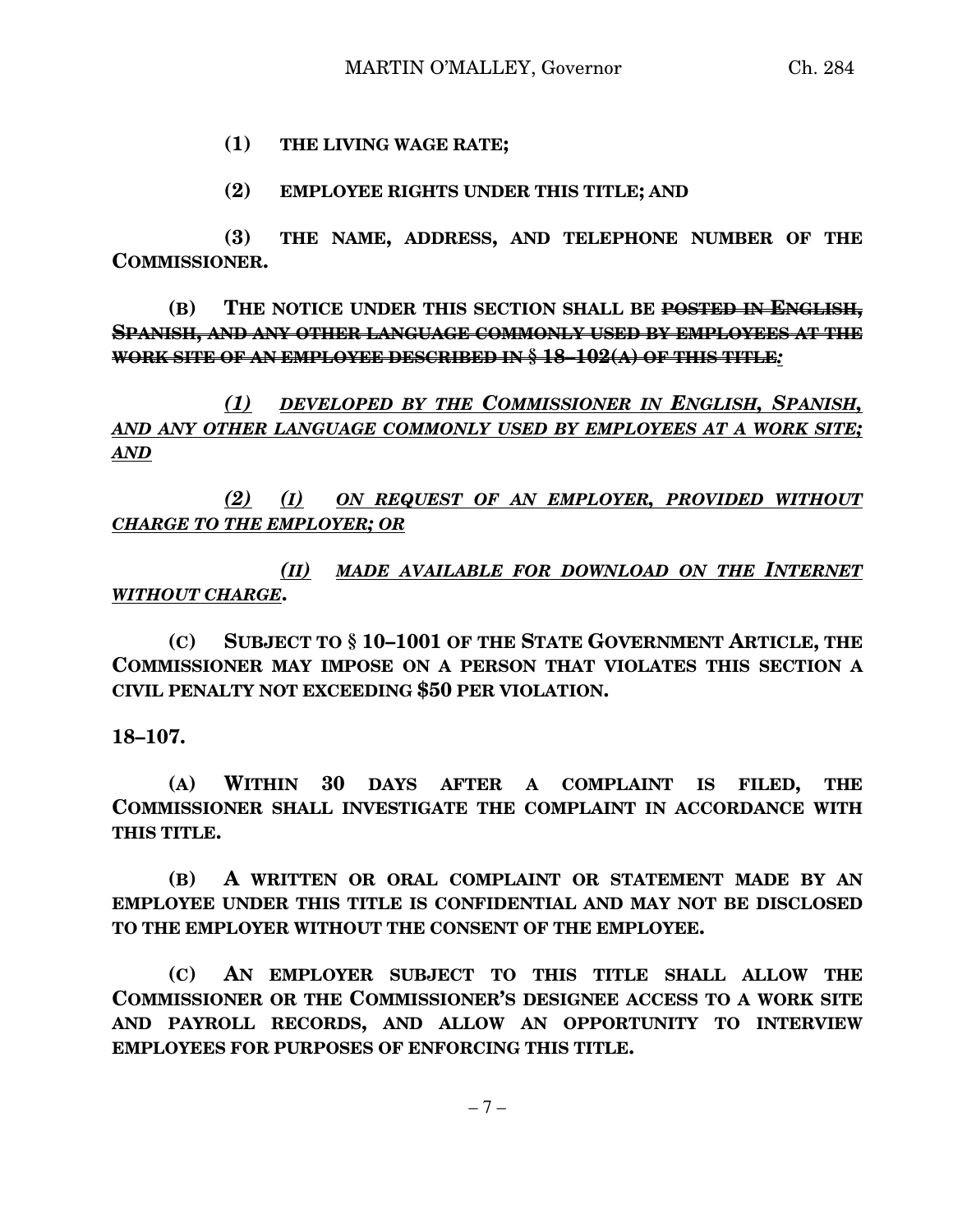**(D) (1) WITHIN 30 DAYS AFTER COMPLETING AN INVESTIGATION, THE COMMISSIONER SHALL ISSUE AN ORDER FOR A HEARING.**

**(2) WITHIN 30 DAYS BEFORE THE HEARING, THE COMMISSIONER SHALL SERVE, PERSONALLY OR BY MAIL, WRITTEN NOTICE OF THE HEARING ON ALL INTERESTED PARTIES.**

**(3) THE NOTICE SHALL INCLUDE:**

**(I) A STATEMENT OF FACTS DISCLOSED IN THE INVESTIGATION; AND**

- **(II) THE TIME AND PLACE OF THE HEARING.**
- **(4) IN CONDUCTING A HEARING, THE COMMISSIONER MAY:**
	- **(I) SUBPOENA WITNESSES;**
	- **(II) ADMINISTER OATHS; AND**

**(III) COMPEL THE PRODUCTION OF RECORDS, BOOKS, PAPERS, AND OTHER EVIDENCE.**

**(E) (1) WITHIN 30 DAYS AFTER THE CONCLUSION OF THE HEARING, THE COMMISSIONER SHALL:**

**(I) ISSUE A DETERMINATION; AND**

**(II) SERVE, PERSONALLY OR BY MAIL, EACH INTERESTED PARTY WITH A COPY OF THE DETERMINATION.**

**(2) IF THE COMMISSIONER FINDS A VIOLATION OF THIS TITLE, THE COMMISSIONER SHALL DETERMINE THE AMOUNT OF RESTITUTION AND LIQUIDATED DAMAGES TO BE ASSESSED UNDER § 18–108 OF THIS TITLE.**

**(3) ON RECEIPT OF THE DETERMINATION, THE EMPLOYER SHALL PAY THE AFFECTED EMPLOYEES THE AMOUNT DUE IN ACCORDANCE WITH THE COMMISSIONER'S DETERMINATION.**

**18–108.**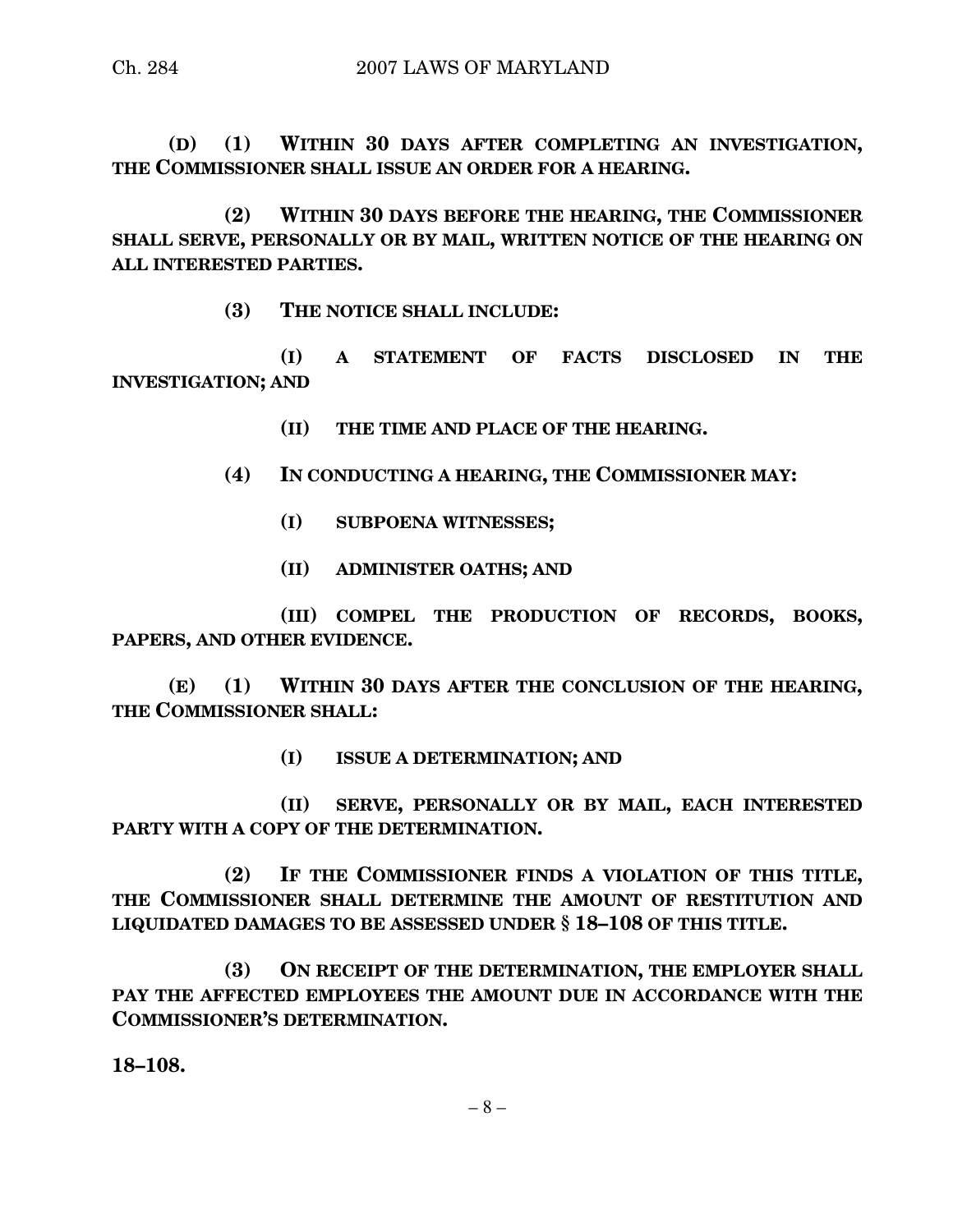**(1) PAY RESTITUTION TO EACH AFFECTED EMPLOYEE; AND**

**(2) PAY TO THE STATE LIQUIDATED DAMAGES OF \$20 PER DAY FOR EACH EMPLOYEE WHO WAS PAID LESS THAN THE HOURLY RATE REQUIRED UNDER THIS TITLE.**

**18–109.**

**(A) (1) IF AN EMPLOYEE WAS PAID LESS THAN THE WAGE RATE REQUIRED UNDER THIS TITLE THE EMPLOYEE IS ENTITLED TO SUE TO RECOVER THE AMOUNT OF THE DIFFERENCE BETWEEN THE WAGE RATE REQUIRED UNDER THIS TITLE AND THE AMOUNT RECEIVED BY THE EMPLOYEE.**

**(2) A DETERMINATION BY THE COMMISSIONER THAT AN EMPLOYER IS REQUIRED TO MAKE RESTITUTION DOES NOT PRECLUDE AN EMPLOYEE FROM FILING AN ACTION UNDER THIS SECTION.**

**(B) (1) AN ACTION UNDER THIS SECTION IS CONSIDERED TO BE A SUIT FOR WAGES.**

**(2) A JUDGMENT IN AN ACTION UNDER THIS SECTION SHALL HAVE THE SAME FORCE AND EFFECT AS ANY OTHER JUDGMENT FOR WAGES.**

**(C) THE FAILURE OF AN EMPLOYEE TO PROTEST ORALLY OR IN WRITING THE PAYMENT OF A WAGE THAT IS LESS THAN THE WAGE RATE REQUIRED UNDER THIS TITLE IS NOT A BAR TO RECOVERY IN AN ACTION UNDER THIS SECTION.**

## **18–110.**

**(A) AN EMPLOYER MAY NOT RETALIATE AGAINST AN EMPLOYEE BECAUSE THE EMPLOYEE EXERCISES THE EMPLOYEE'S RIGHTS UNDER THIS TITLE.**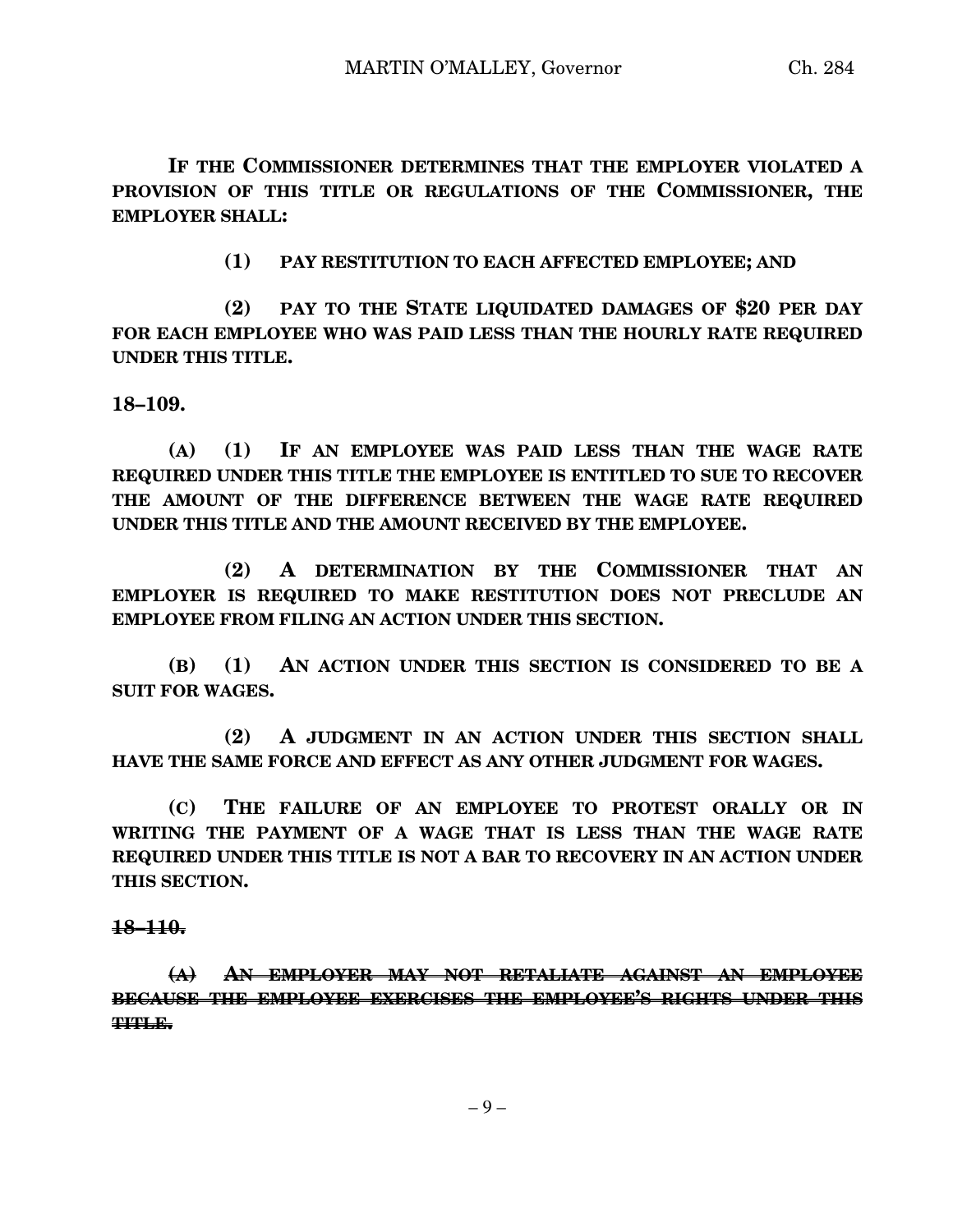# **(B) AN EMPLOYER WHO VIOLATES SUBSECTION (A) OF THIS SECTION IS GUILTY OF A MISDEMEANOR AND ON CONVICTION IS SUBJECT TO A FINE NOT EXCEEDING \$500 OR IMPRISONMENT NOT EXCEEDING 1 YEAR OR BOTH.**

SECTION 2. AND BE IT FURTHER ENACTED, That:

(a) The Department of Legislative Services shall conduct a study of the fiscal and economic impacts of this Act on the public and private sectors.

(b) (1) In conducting this study, the Department shall consult with and obtain all necessary and appropriate information from the Department of Labor, Licensing, and Regulation, the Office of the Attorney General, local governments, and other appropriate units and persons.

(2) Each unit of the Executive Branch of State government and each unit of local government shall fully cooperate with the Department of Legislative Services and its employees and agents in the activities necessary or helpful in fulfilling the requirements of this section.

(3) Notwithstanding Title 10, Subtitle 6 of the State Government Article or any other law, each governmental unit that is requested to provide information to the Department of Legislative Services in furtherance of this section shall provide the information promptly and without the necessity of further authorization.

(c) On or before January 1, 2009, the Department of Legislative Services shall report the findings of the study to the General Assembly, subject to § 2–1246 of the State Government Article.

# *SECTION 3. AND BE IT FURTHER ENACTED, That:*

*(a) The Commissioner of Labor and Industry shall study the impact on the standard of living of employees that results from allowing an employer to reduce the* living wage rates paid under Section 1 of this Act by all or part of the hourly cost of the *employer's contribution to a deferred retirement plan of the employer's employees.*

*(b) The study required under subsection (a) of this section shall include a review of living wage requirements in other jurisdictions in Maryland and nationally.*

*(c) The Commissioner of Labor and Industry shall report the findings and recommendations resulting from the study required under subsection (a) of this section,*